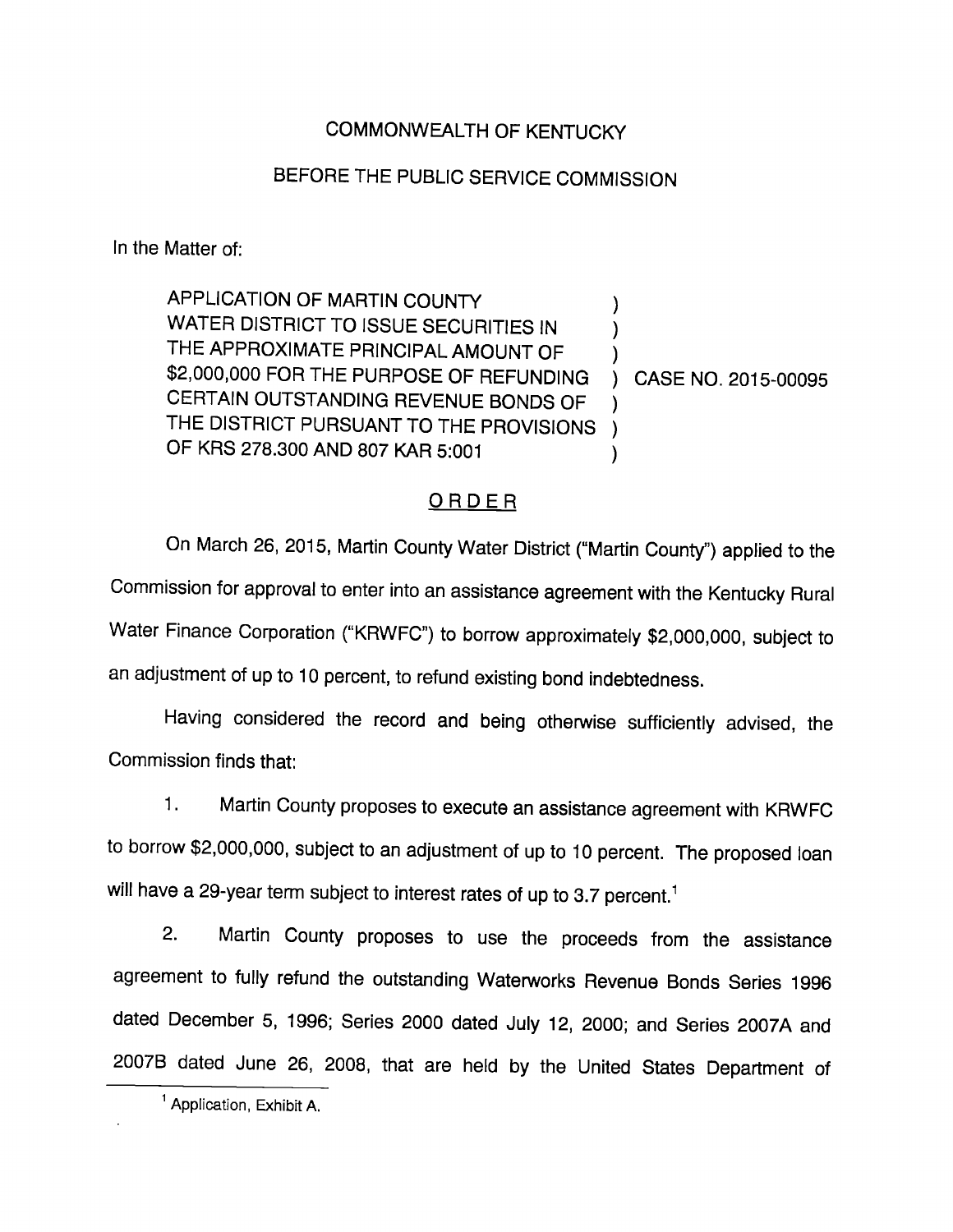Agriculture Rural Development in the amounts of \$411,000, \$493,000, \$844,000, and  $$223,000<sup>2</sup>$  respectively.

3. Martin County estimates that its proposed refinancing will result in total gross savings and net present value savings of \$400,329 and \$211,818, respectively.<sup>3</sup>

4. Martin County will expend \$2,028,600 to refund the outstanding bonds and to pay bond issuance costs.<sup>4</sup>

5. Martin County's proposed loan is for a lawful object within its corporate purpose, is reasonably necessary and appropriate for and consistent with the proper performance of its service to the public, will not impair Martin County's ability to perform that service, and is reasonably necessary and appropriate for such purpose.

IT IS THEREFORE ORDERED that:

1. Martin County is authorized to enter into an agreement with KRWFC to borrow no more than  $$2,200,000^5$  for the purpose of refunding the outstanding indebtedness, but only under such terms and conditions that will produce both positive gross savings and net present value savings.

 $2$  The current outstanding balances are shown in the Application at Exhibit D. Each bond series is identified in Exhibit D by the loan numbers shown below.

| <b>Bond Series</b> | Loan No. |
|--------------------|----------|
| 1996               | 1        |
| 2000               | 5        |
| 2007A              | 8        |
| 2007B              | 10       |

 $^3$  Application, Exhibit C. The utility identifies "gross savings" and "net present value savings" as "net future value benefit" and "net present value benefit," respectively.

Application, Exhibit B. \$162 (Original Issue Discount) + \$32,500 (Cost of Issuance) + \$1,991,495 (Deposit to Current Refunding Fund) + \$4,443 (Rounding) =\$2,028,600. The Sources of the Funds are \$2,000,000 (Par Amount of Bonds) + \$7,549 (Reoffering Premium) + \$21,051 (Existing Debt Service Funds) = \$2,028,600.

 $5$  \$2,000,000 x 110% = \$2,200,000.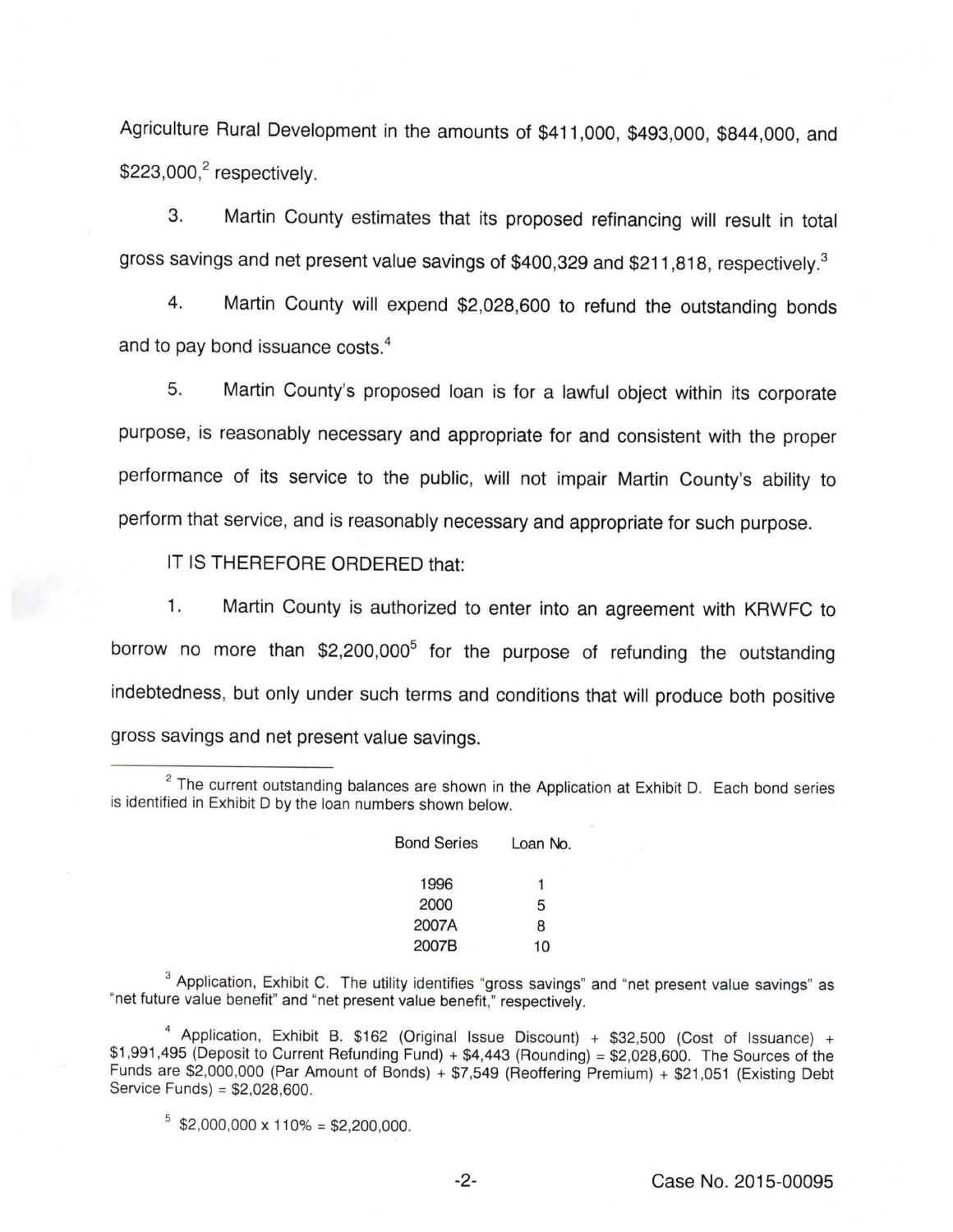2. If the actual terms and conditions of the agreement with KRWFC differ from those set forth in its application, Martin County shall, within 30 days of executing the loan agreement, file with the Commission amortization schedules and work papers showing the actual gross savings and net present value savings that will result from the refinancing.

3. Within 30 days of executing the proposed agreement, Martin County shall file a copy of the executed Assistance Agreement and any documents referenced in the executed Assistance Agreement that Martin County has not previously filed with the Commission.

4. The proceeds from the Assistance Agreement shall be used only for the lawful purposes specified in Martin County's application.

5. Any documents filed pursuant to ordering paragraphs 2 and 3 of this Order shall reference the number of this case and shall be retained in the utility's general correspondence file.

Nothing contained herein shall be construed as a finding of value for any purpose or as a warranty on the part of the Commonwealth of Kentucky or any agency thereof as to the securities authorized herein.

By the Commission ENTERED APR 0 9 2015 **ICKY PUBLIC** SERVICE COMMISSION

ATTEST: Executive Director

Case No. 2015-00095